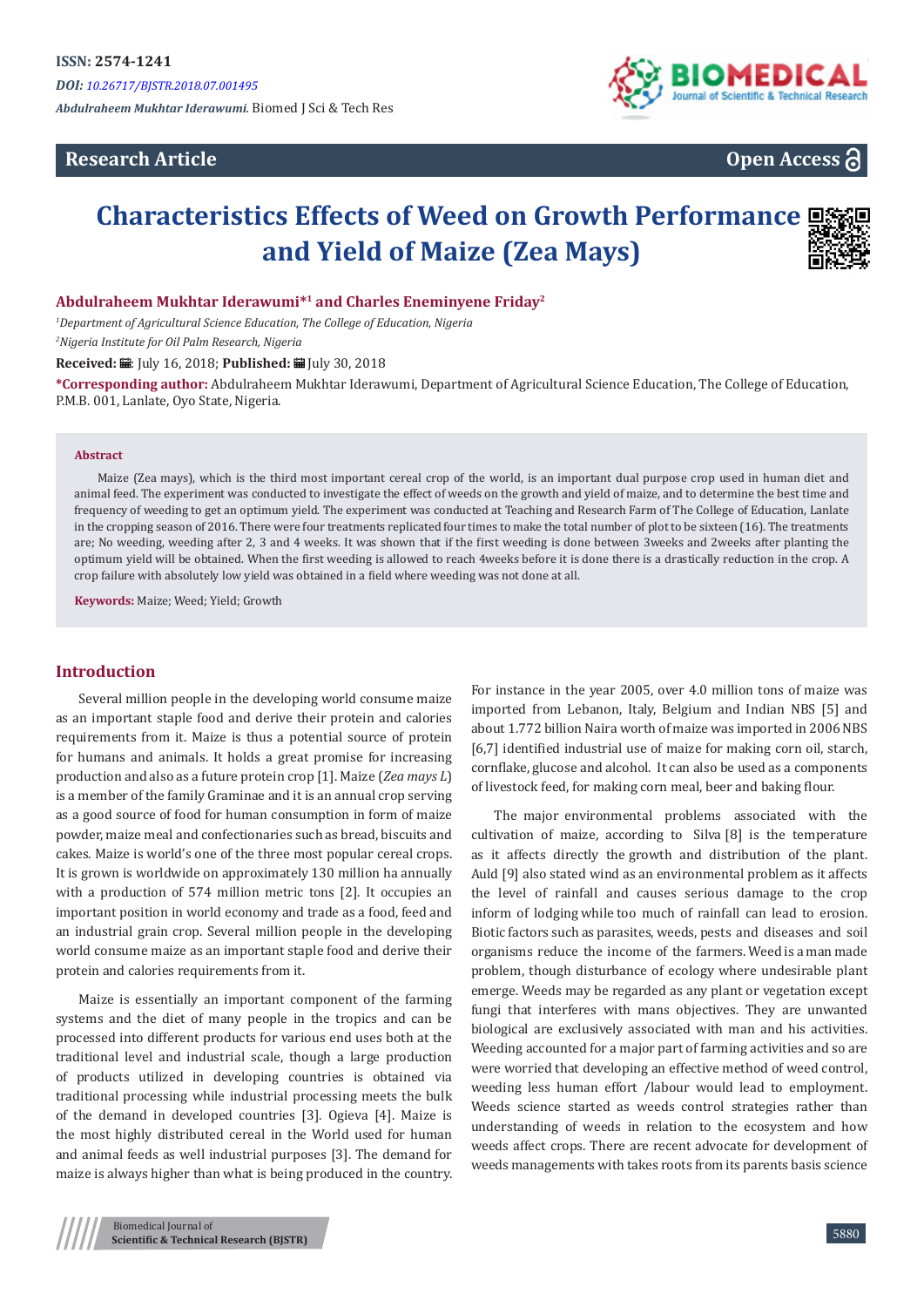especial biology. This will lead to a combination of methods. like biology, chemical, physical and preventive methods.

### **Significance of Weed**

**a) Reduction in Crop Yield:** Through their competition with crop for light, nutrient, water and sometimes space. They also produce chemicals that are harmful to the growth of associated crops (allelopatic effect), serve as alternative host to pest and disease of crop plant. Water leaf (Talinum triangulae and tridax procumbens) is known to serve as host plant for root-knot nematodes.

**b) Reduction in Crop Quality:** The mixture of weed seed and crop produce usually reduces their quality grades and market value (price) that are offered for such product e.g. cocoa grade 1:2:3.

**c) Reduction in animal's Product Quality:** Some weeds are poisonous to grazing animals, Amaranthus spinosus at its earlier stage, wild onion (garlic) is known to cause unacceptable flavour in milk. The quality of wool of animal is equally reduced by weed especially those with hooks.

**d) Some Weeds have Poisonous Effects:** Posing danger to crop yield, increase cost of production (cost/unit) e.g. cost of weeding.

**e) Weed, a Threat to Water Bodies:** Fishing, irrigation and navigation can be hampered by weeds. For instance, water hyacinth, Eichhornia crassipes is a menace to water bodies; water lettuce, pistia stratiotes affects navigation as well as reducing pond volume. They could be suspended in pipe for irrigation.

### **f) Beneficial Effects:**

a) Help control erosion in uncultivated land having fibrous roots to bind the soil particle together.

b) Establish a soil cover that shield the soil from harsh environmental factors of high isolation, torrential rainfall.

c) Serve as source of organic matter to soil.

d) Help to reduce leaching of mobile nutrients like nitrates through the process of nutrient recycling.

- e) Source of heir genes in plant improvement.
- f) As herbage for livestock.
- g) Shelter for wild life.
- h) Source of pesticide.
- i) consumed as talinum.

Iwena [10] emphasized on weeds as limitation to maize production as they compete with crops for space and nutrients, especially when the weeds are rapidly crowded. Weeds habour maize pests and diseases by acting as hosts and this indirectly reduce the quality of the harvested maize and the market value [11] asserted that the low yield as a result of weeds infestation coupled

with the reduction in the quality of maize produced and increase in the cost of controlling the weeds consequently lead to loses or reduction in the income of the farmers.

## **Weed Control Methods**

**a) Weed prevention:** Prevention is methods taken to avert the establishment of new species with area where their species does not occur. Prevention is achieved primarily through law enacted by government.

**b) Eradication:** Means that a given weed species, its seed and vegetative propagule had been killed and completely removed from a given area and that the weed will not appear unless it is re-introduced. This is almost impossible; it can only be achieved on a small area of land.

**c) Control:** Implies methods which are used to keep weeds away from a piece of land at a given time. Management is related to control but in management weeds are not kept away but suppressed to a level where crops thrive without the effects of the weeds using a combination of methods. Methods of control can be placed under these headings; Cultural, Biological, Mechanical and Chemical.

Iwena [10] also reported various methods of controlling weeds on maize plantation which include the use of physical control, chemical control, mechanical control and biological control. The physical control involves the use of hand, cutlasses and hoes to clear the weeds. Mechanical control of weed involve of mower, cultivator which are pulled by tractors to clear the weeds from the farm land and this saves time and energy and makes the work easy. However, the use of machine/tractor to control the weeds is by the farmers is unrealistic as many of them have no access to this facility. Similarly, the use of biological control which involves the introduction of some insect and herbivorous animals to farmland to eat up the weeds is also cumbersome and unrealizable because the useful crops may also be eaten up along with the weeds. Therefore, the aim of this study is to determine the effect of weed infestation on the growth and development of maize; to evaluates the yield of maize at different weed density and to investigates the threshold (critical period) above which weed infestation becomes detrimental to the yield of maize.

## **Materials and Methods**

Experiments was conducted at the Teaching and Research Farm of The College of Education, Lanlate, Southwest, Nigeria in 2018 cropping seasons to study the effects the effect of different time of weeding on the growth and yield of maize. Lanlate lies between latitude 70 30'N and Longitude 30 52'E in the tropical rainforest belt f Nigeria. There are two rainy seasons; one from April to July (early season) and the other from mid-August to November (late season). Annual average minimum and maximum temperatures are 24.800C and 28.100C respectively. The mean relative humidity is about 75%. The soil at the site is classified as an alfisol (Oxic tropuldalf) according to Adeputu [12]. There were four treatments replicated four times in a Randomized Complete Block Design. The treatments were namely; The Control (no weeding), weeding at 2 weeks after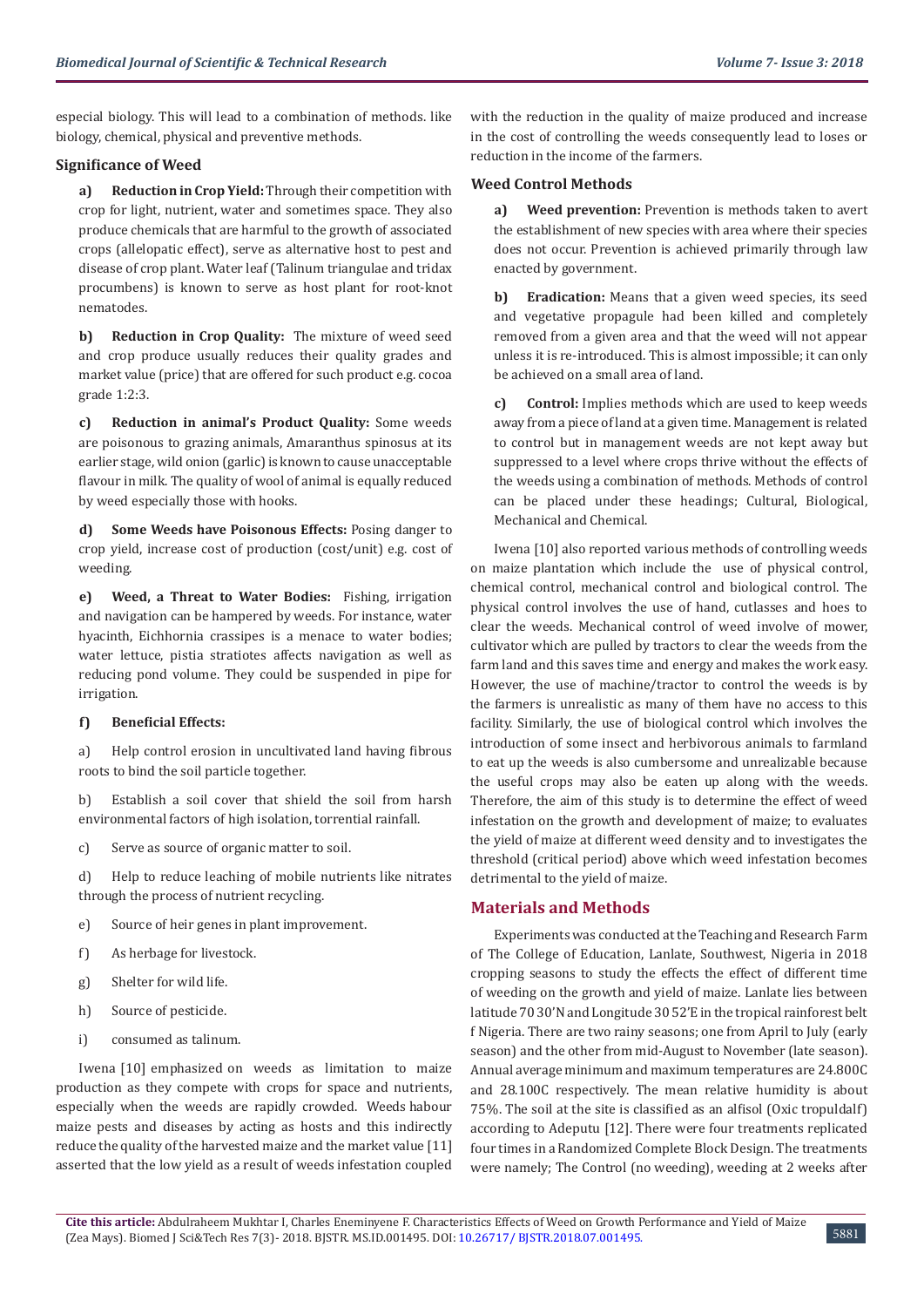planting; weeding at 3 weeks after planting and weeding at 4 weeks after planting. Each of the 16 plots was 4m by 4m (16m2) in size and seeds were planted at 0.60m X 0.30m. Plant growth and yield parameters taken includes plant height, stem girth, number of grain as well as grain weight per cob. Data were analysed using Analysis of Variance (ANOVA) to determine the effects of treatments on the parameters measured. Duncan Multiple Range Test was used to compare the treatment means.

## **Results**

Table 1 shows the pre-planting soil analysis. It was loamy sand with a pH (H2O) of 6.6, total N 0.09%, available P 5.6 mg/ kg, organic C 1.73%, organic matter (OM) 2.62%. The respective values for exchangeable K, Ca, Mg and Na were 0.25,2.6,2.1 and 0.18 cmol/kg. The OM falls within 0.5-4.0% established for soils of southwestern Nigerian Adepetu and Corey, but lower than critical level of 3% specified by Akinrinde & Obigbesan [13]. The total N, available P and exchangeable Ca fell below critical level levels of 0.15% N, 10.0mg/kg available P, 2.0 cmol/kg exchangeable Ca and 0.4 cmol/kg established for crop production in southwestern Nigeria by Akinrinde & Obigbesan [13]. Therefore, response to the applied fertilizers is expected (Tables 1 & 2).

| <b>Properties</b>                     | <b>Values</b> |
|---------------------------------------|---------------|
| pH (H <sub>2</sub> O)                 | 6.50          |
| Organic Matter (%)                    | 2.62          |
| Total Nitrogen (N) g/kg               | 0.09          |
| Available Phosphorous (P) (mg/kg)     | 5.60          |
| Exchangeable Calcium (cmol/kg)        | 2.60          |
| Exchangeable Magnesium (Mg) (cmol/kg) | 2.10          |
| Exchangeable Sodium (Na) (cmol/kg)    | 0.18          |
| Exchangeable Potassium (K) (cmol/kg)  | 0.25          |
| Sand $(\%)$                           | 81.20         |
| $Silt (\%)$                           | 5.60          |
| Clay $(\% )$                          | 13.20         |
| Texture                               | Loamy sand    |

**Table 1:** Initial soil analysis of experimental site at Lanlate.

**Table 2:** Effects of Weed on Growth parameters of Maize.

| <b>Treatment</b> | Plant height (cm) | <b>Stem Girth</b> |
|------------------|-------------------|-------------------|
| Control          | 53.9c             | 3.35 <sub>h</sub> |
| 2WAP             | 141.0a            | 9.40a             |
| 3WAP             | 143.5a            | 9.65a             |
| 4WAP             | 101.25b           | 3.35c             |

Note: Means followed by the same letter with in each column are not significantly different ( $P = 0.05$ ) as indicated by Duncan's Multiple Range Test.

The table above shows the average plant height with 143.5cm for 3WAP where the plant is weeding 3weeks after planting, followed by 141cm for 2WAP where weeding takes place 2weeks after planting, followed by 101.25cm for 4WAP where weeding takes 4weeks after planting. The least plant height was 53.9cm for control where there was no weeding through out the period. The minimum average plant girth was 9.65cm for 3WAP where weeding

takes place 3weeks after planting, followed by 9.4cm for 2WAP where weeding takes place2weeks after planting, followed by 4.35 for 4WAP where weeding take place 4weeks after planting (Table 3). The average weight of 100 grains was highest with 222.5g for 3WAP where the weeding was done 3weeks after planting, followed by 200g for 2WAP weeding after planting, followed by 110g for 4WAP where weeding takes 4weeks after planting. The least weight of 100 grains was recorded for 51.1g where weeding was not done at all. The highest number of grains per cob is 595 grains for 3WAP, followed by 2WAP with 480 grains, followed by 4WAP with 470 grains. The least number of grains per cob is 133 grains for control where weeding was not done at all.

**Table 3:** Effects of Weed on Growth parameters of Maize.

| <b>Block</b> | Weight of $100$ grains $(g)$ | No of cob per treatment |
|--------------|------------------------------|-------------------------|
| Control      | 51.5c                        | 133                     |
| 2WAP         | 200a                         | 480                     |
| 3WAP         | 222.5a                       | 470                     |
| 4WAP         | 110 <sub>b</sub>             | 133                     |

Note: Means followed by the same letter with in each column are not significantly different ( $P = 0.05$ ) as indicated by Duncan's Multiple Range Test.

### **Discussion**

The results for the plant height and plant girth were used to evaluate the growth performance of maize plant for each treatment. The result shows that the growth performance of the maize was at peak for 3WAP and 2WAP which their first weeding started 3weeks and 2weeks after planting respectively. Smith, et. al. [14] reported that, of the four groups of agricultural production hazards namely. Diseases, Insect pests, Rodents/Predatory animals and Weeds, weeds have been found to cause the greatest losses in crop production. Adigun [15] also reported 87% and 90% losses in chilli pepper fruit yield due to season - long weed infestation during the wet season and dry season respectively. A yield reduction of 50% in potato was recorded in a weed interference study [16]. The result also showed that the growth performance of the maize was reduced significantly when the weeding was delayed till 4weeks after planting for 4WAP. The growth performance for control where weeding was not done at all was exceedingly poorer where the plants were stunted and thin. This was ascertained by Adejonwo et al. [17] 1989 earlier work that uncontrolled weed growth throughout the crop's life cycle reduced okra fruit yield by 88% in 1984 and 90% in 1985 at Kadawa near Kano compared with those kept weed free throughout the growth period.

In order to evaluate the yield of the maize plant for each treatment, weight of 100 grains per cob and number of grains per cob for each treatment were used. The result showed that the maximum yield (highest number of grains/cob and weight of 100grains) were recorded for 3WAP and 2WAP where the first weeding done 2weeks and 3weeks after planting of maize respectively. The yield for 4WAP where the first weeding was done 4weeks after planting was drastically and significantly reduced. The experiment has showed that weeding is very essential in the cultivation f maize for the good performance and yield of crop. If a